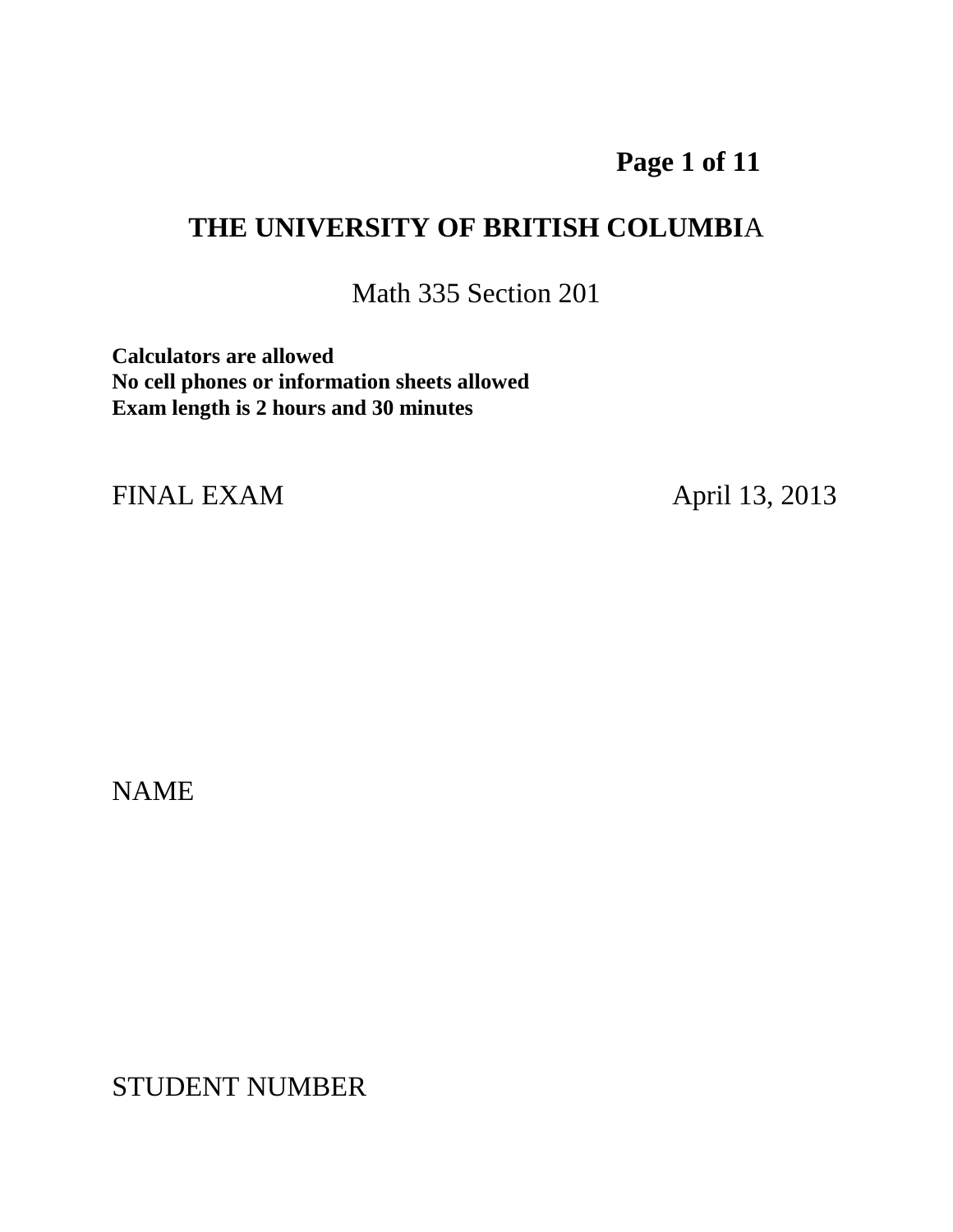#### **Page 2 of 11**

[10] 1. Cantor proved that for any set S, the set P(S) of subsets of S has a larger cardinality than S.

Let  $S = \{A, R, I, D, G, E, H, B, T\}$  be a set of letters. Suppose you associate each element of S with a subset of S as follows:

> A is associated with {A, D} R is associated with  $\{A, D, I\}$ I is associated with  ${R}$ D is associated with  $\{A, R, I, D, G\}$ G is associated with {} E is associated with {D, R, E, G} H is associated with  $\{E, R, I\}$ B is associated with {R, I, B, E} T is associated with {A, I, B, H}

There are many subsets of S not associated with any element of S; however, what subset would you find using the construction that occurs in the proof of Cantor's theorem? Explain how you get your answer.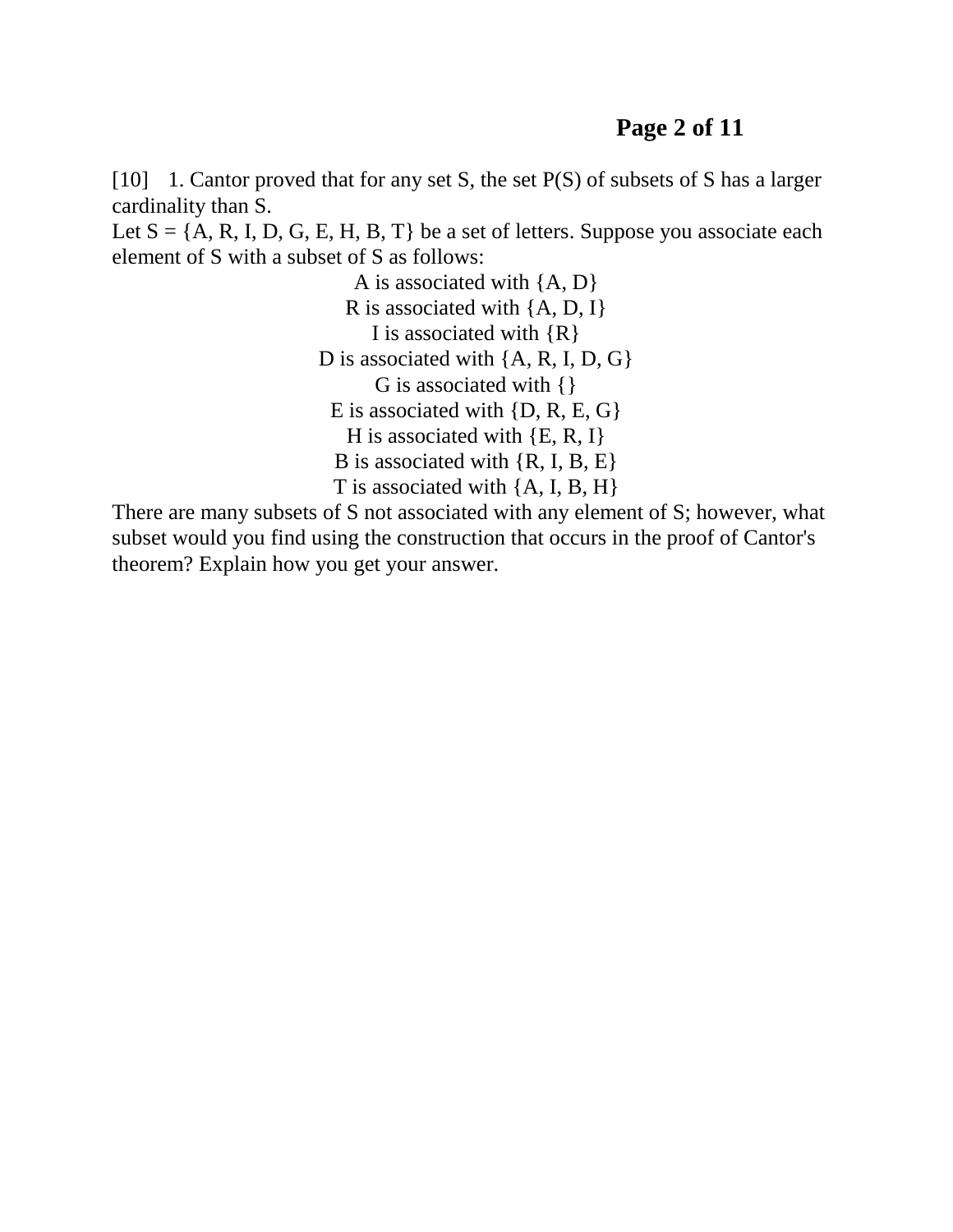2. Three different numbers are chosen so that when each is added to the average of the remaining two the numbers 31, 33 and 34 result.

[4] (a) Find the average of the three original numbers.

[3] (b) What are the three original numbers?

[3] (c) What is the standard deviation for the three original numbers? [Definitions. The *standard deviation* is a measure of how spread out numbers are. The formula is easy: it is the **square root** of the **variance.** The *variance* is defined as the average of the **squared** differences from the mean and the *mean* is the simple average of the numbers.]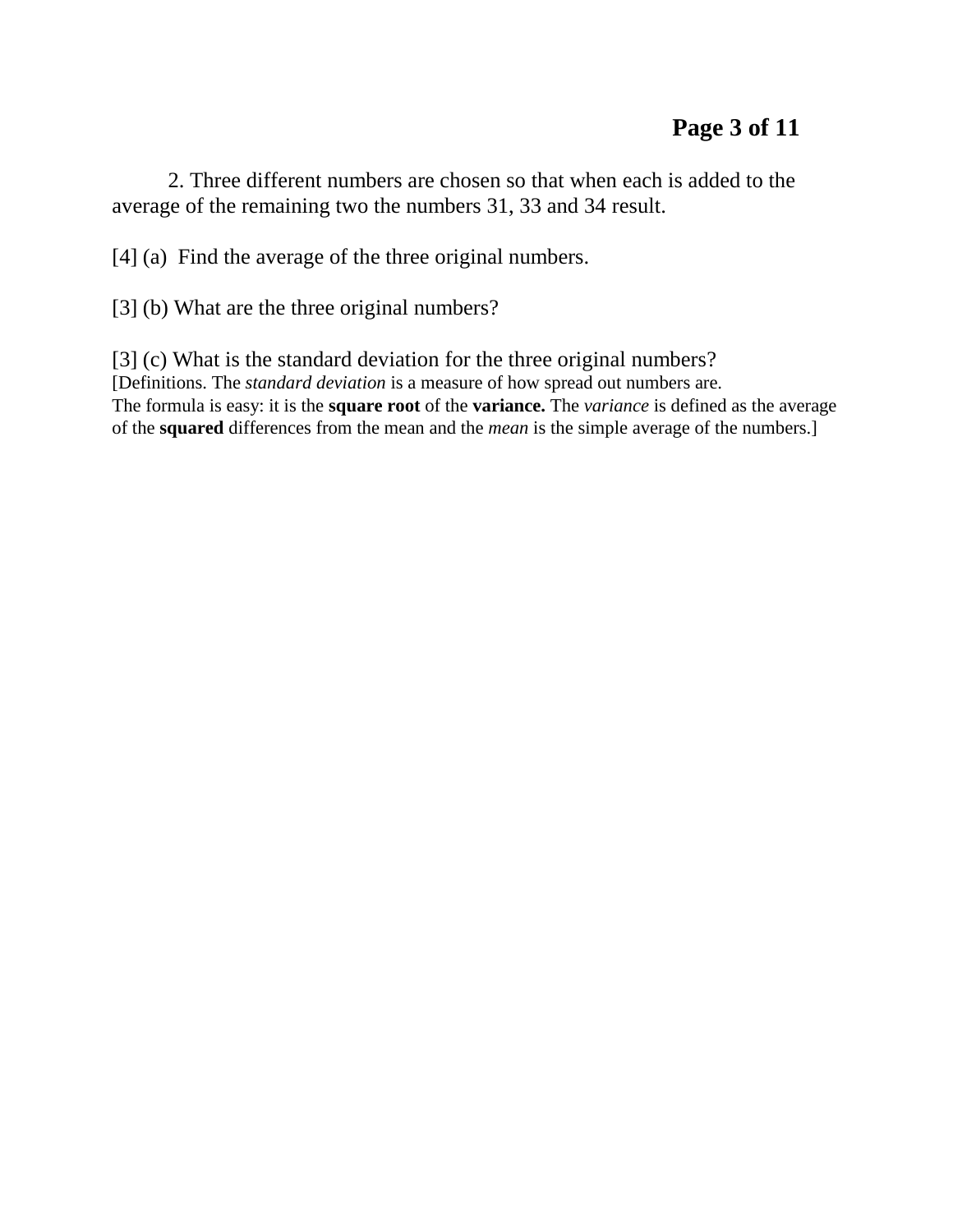# **Page 4 of 11**

[10] 3. Prove that the square root of 6 is irrational.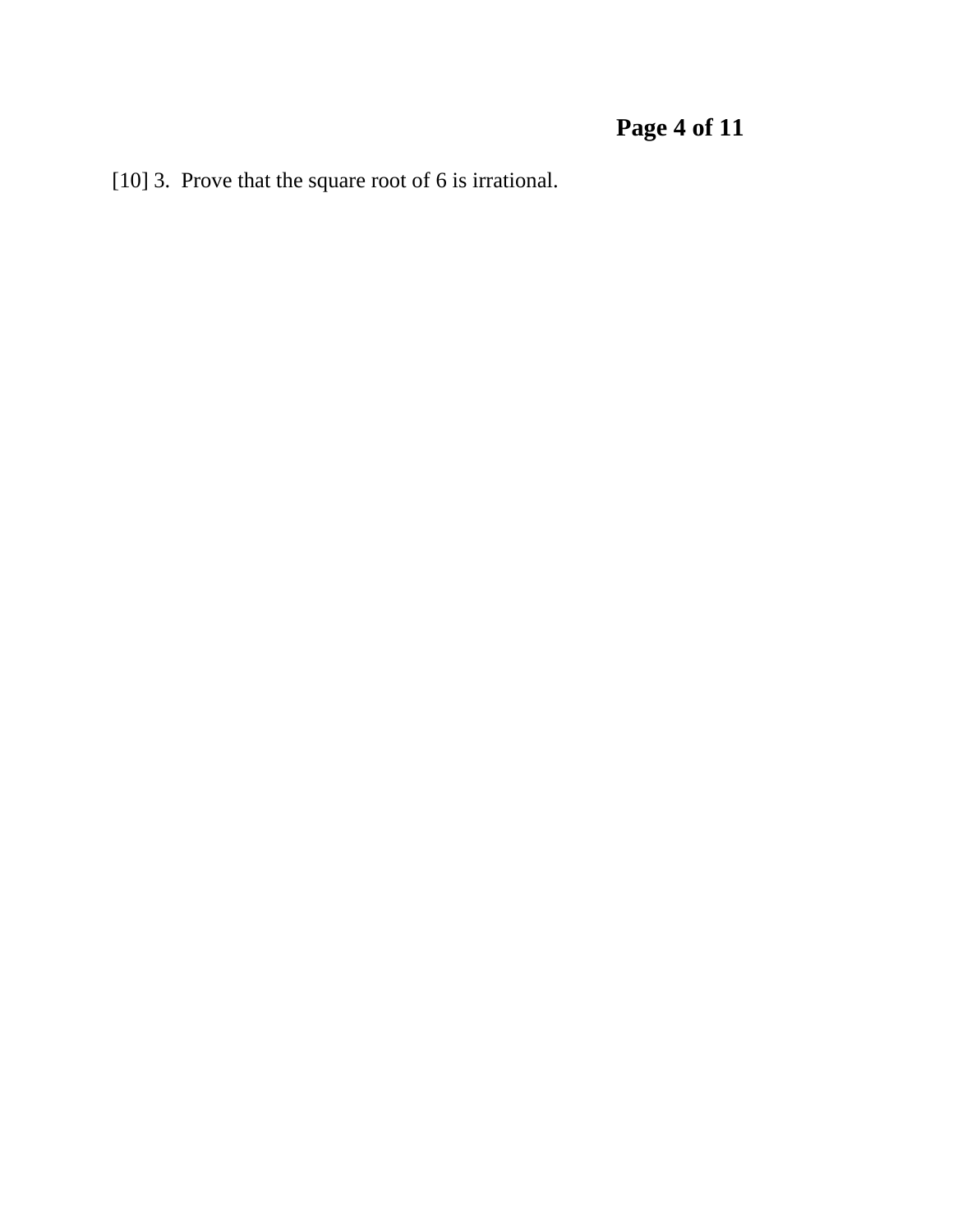4. [5](a) What day of the week will April 21, 2013 be? What day of the week was April 18, 2012? What day of the week will April 24, 2015 be?

 [5](b) You started a long mathematics exam at noon. You were told that you could work as long as you liked. You worked 376 hours straight. At what time of day did you finish?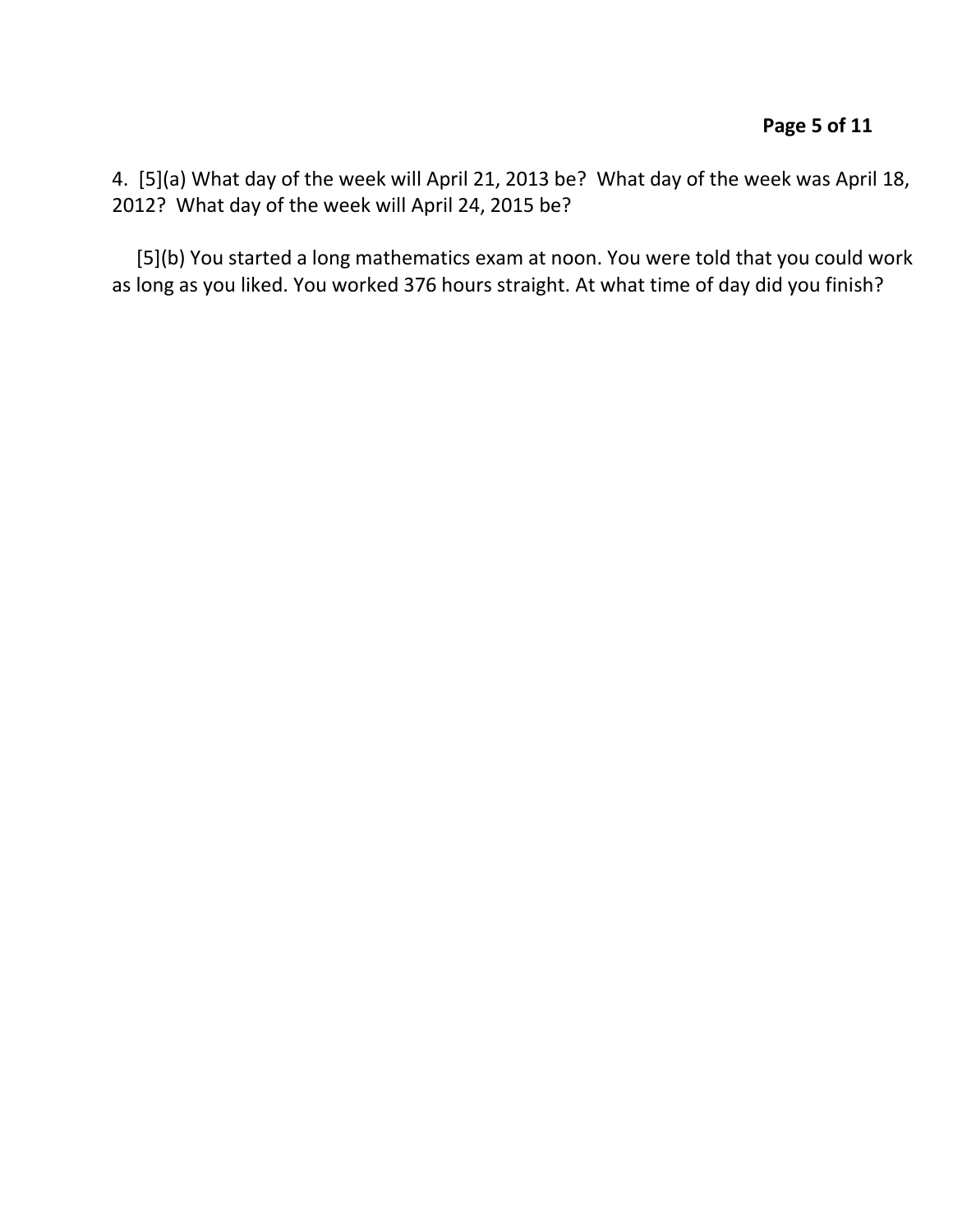[10] 5. A game show requires you to randomly pick 1 of 7 envelopes. The host has hidden a \$100 bill in one envelope, and a \$1 bill in each of the other 6. Once you've picked, the host is required to remove 2 of the \$1 envelopes you didn't pick. You now have a choice of keeping your original envelope, or paying \$2 to switch your choice to one of the 4 you didn't pick.

(a) If you choose to pay \$2 and switch your choice, then what are your odds of losing money?

(b) By what percent (if any) does the odds of winning a \$100. bill change by switching your choice?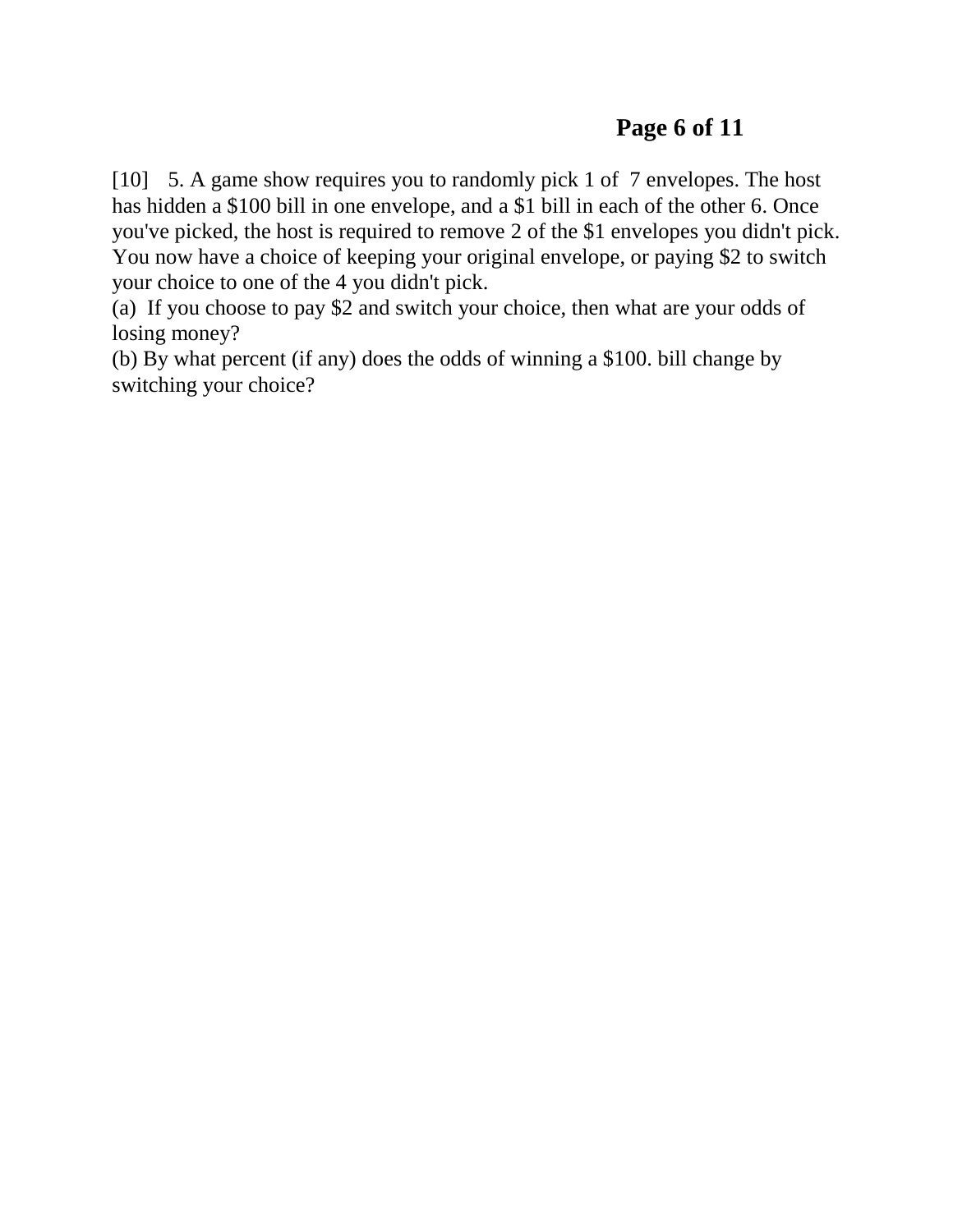## **Page 7 of 11**

6. The frequency table of the monthly salaries of 20 people is shown below.

| salary $(in $)$ | frequency |
|-----------------|-----------|
| 1200            | 6         |
| 2200            |           |
| 4200            |           |
| 6000            |           |

Note that salary \$2200 and frequency 7 means 7 people at \$2200 each.

[5](a) Calculate the mean of the salaries of the 20 people.

[5](b) Calculate the standard deviation of the salaries of the 20 people.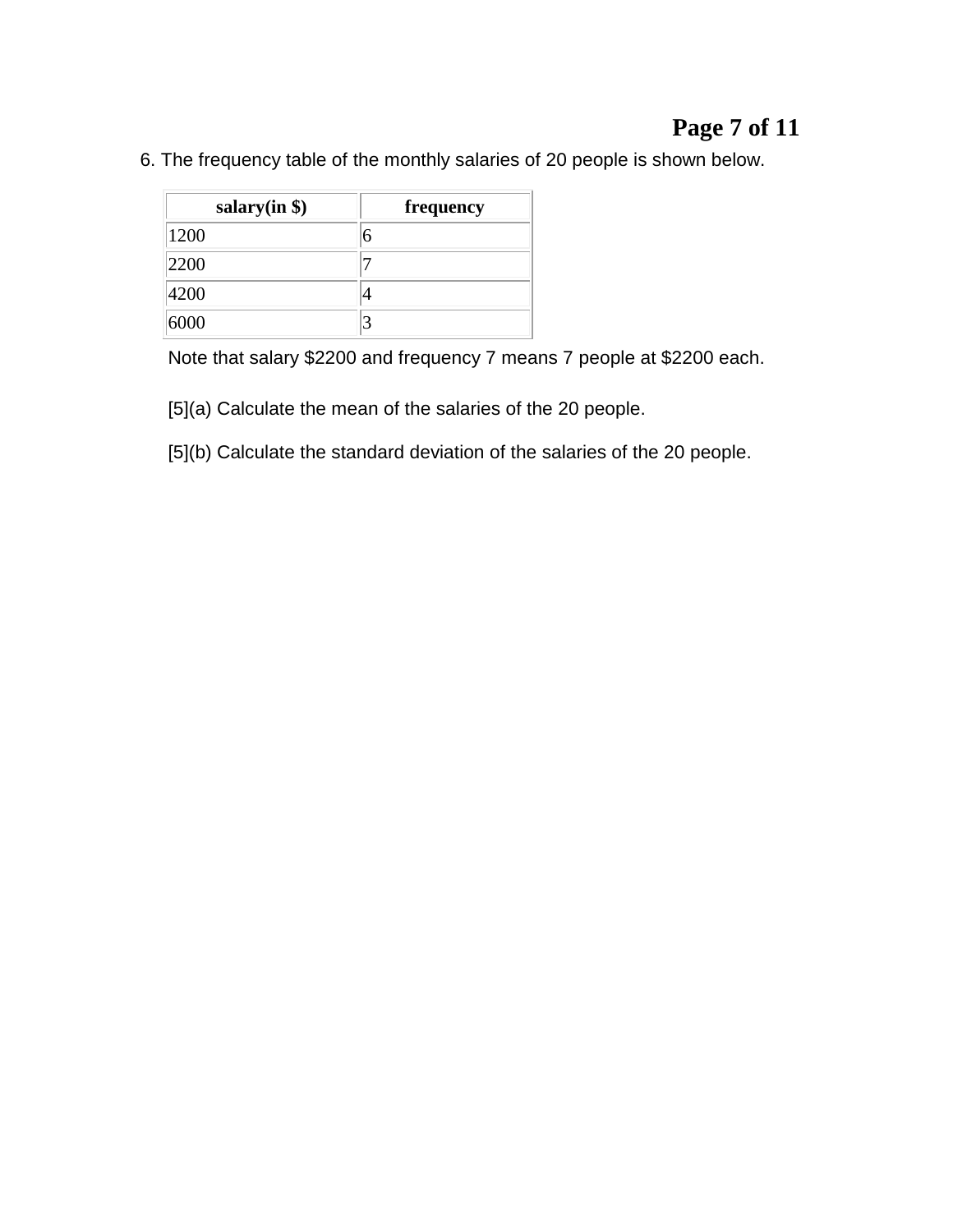### **Page 8 of 11**

7. Fibonacci Nim has 2 players and a pile of sticks. Player One takes away at least 1 but not all the sticks from the pile. Player Two can take away any number from 1 to twice the number the previous player took, then player One does the same and so on. Strategy for starting player. Start with non Fibonacci number. Write as sum of non-consecutive Fibonacci numbers and discard smallest. [5] (a) Suppose you start with 50 sticks. What is your first move?

[5] (b) Suppose you start with 33 sticks. What is the first move?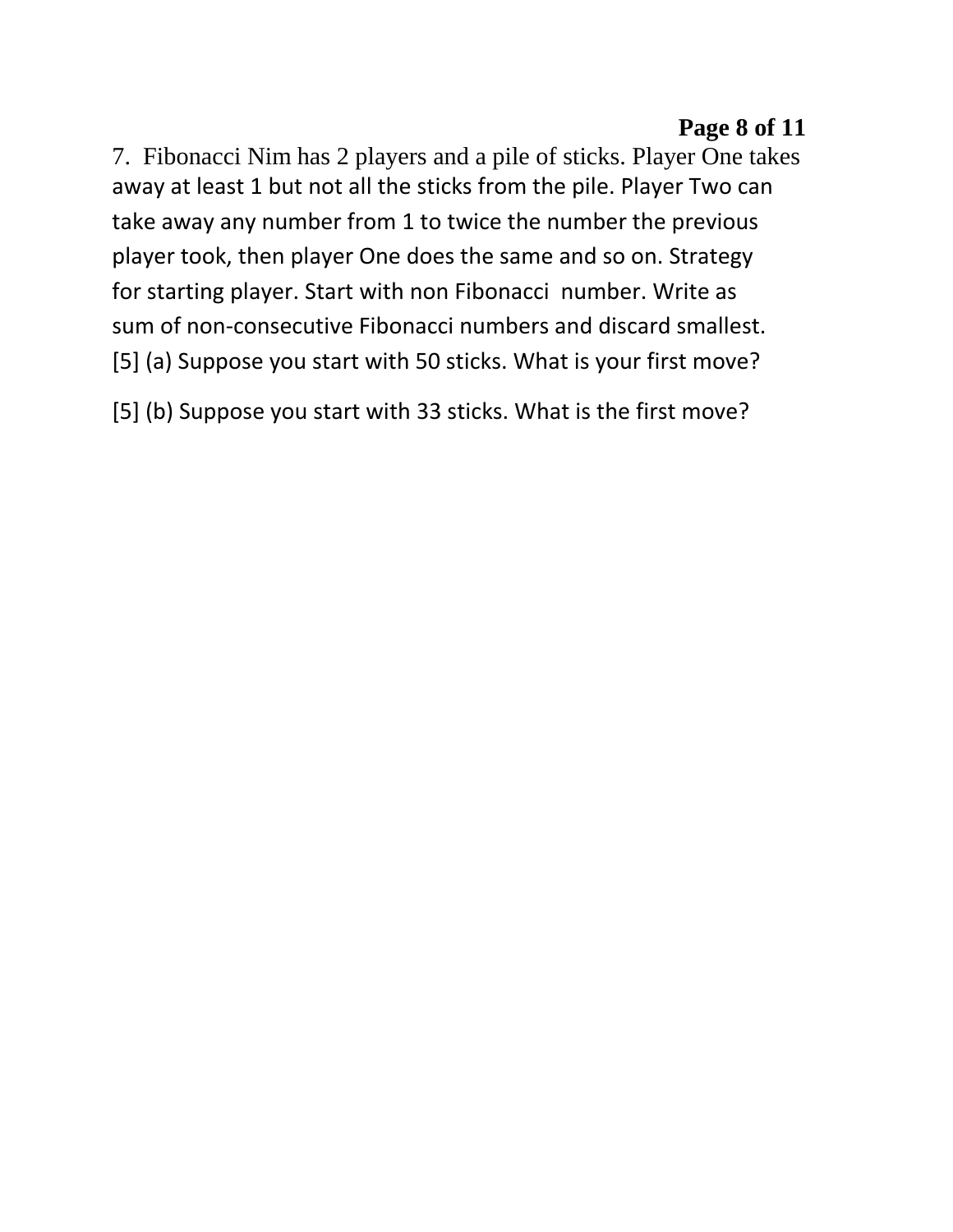8. [5] Solve each equation for x (a)  $x/1 = 1/(x-1)$  (b)  $3x/2 = 1/(x+1)$ 

[5] Take rectangle and attach a square to the longer side so that you create a new larger rectangle. Suppose this new rectangle is a Golden Rectangle, then was the original rectangle a Golden one? If so, prove it. If not, show why not. [Note that a *golden rectangle* is one with ratio of longer side to shorter side of  $(1+square root 5)/2$  to 1.]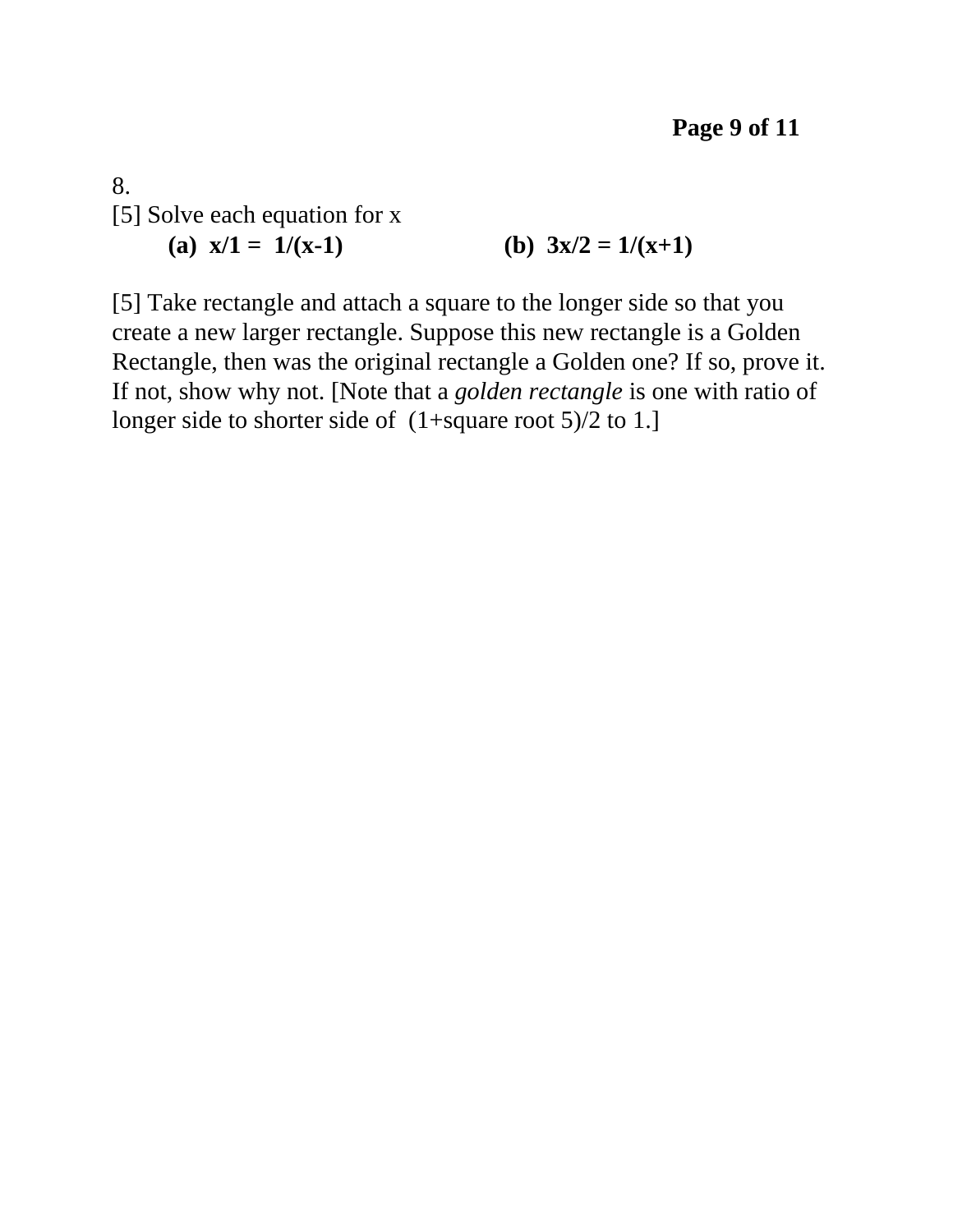## **Page 10 of 11**

[10] 9. A group of islands are connected by bridges in such a way that one can walk from any island to any other. A tourist walked around every island, crossing each bridge exactly once. He is on the island of Thrice exactly three different times. How many bridges are there to Thrice, if (a) the tourist neither started nor ended on Thrice OR (b) the tourist started on Thrice, but didn't end there OR (c) the tourist started and ended on Thrice.